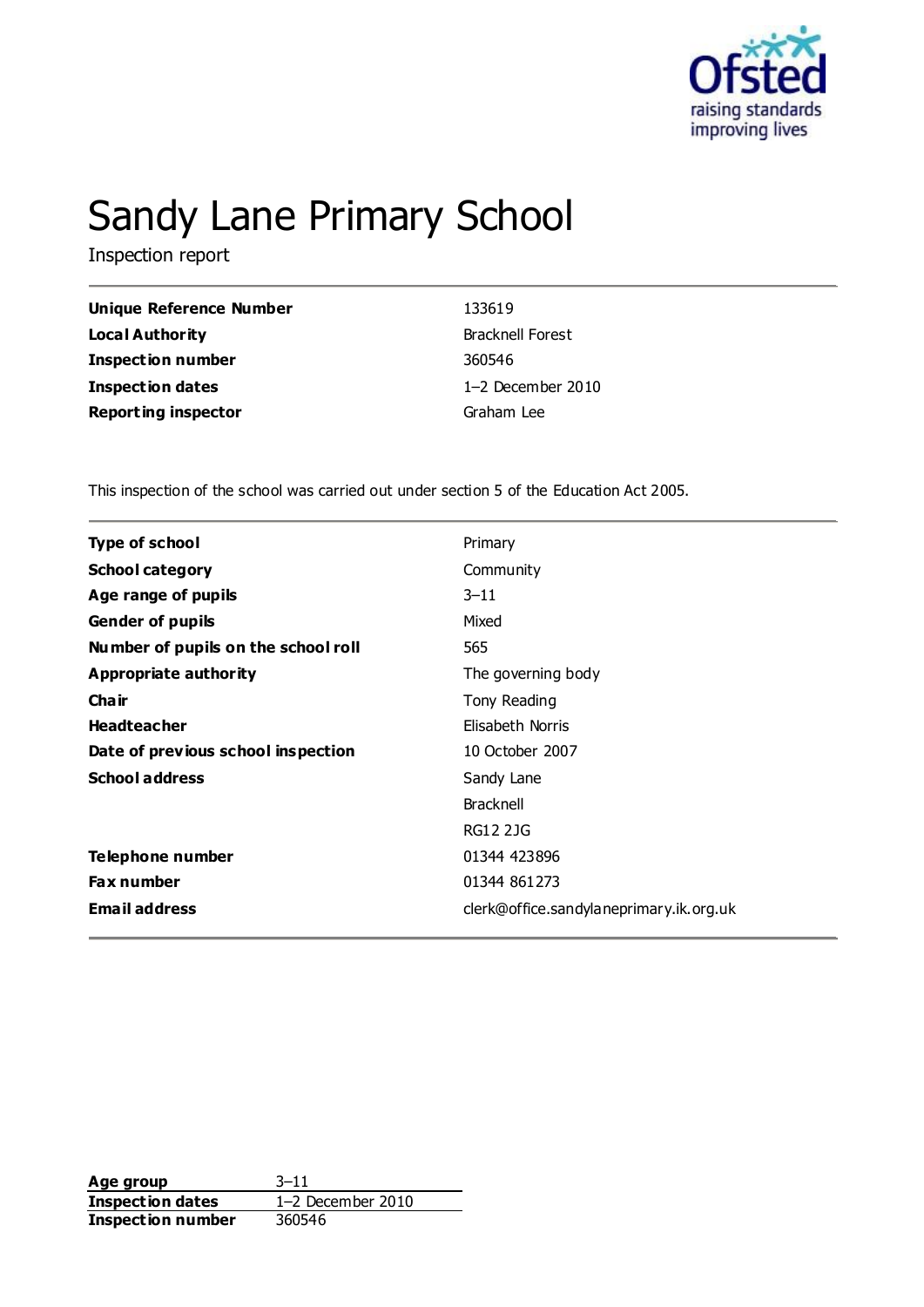The Office for Standards in Education, Children's Services and Skills (Ofsted) regulates and inspects to achieve excellence in the care of children and young people, and in education and skills for learners of all ages. It regulates and inspects childcare and children's social care, and inspects the Children and Family Court Advisory Support Service (Cafcass), schools, colleges, initial teacher training, work-based learning and skills training, adult and community learning, and education and training in prisons and other secure establishments. It assesses council children's services, and inspects services for looked after children, safeguarding and child protection.

Further copies of this report are obtainable from the school. Under the Education Act 2005, the school must provide a copy of this report free of charge to certain categories of people. A charge not exceeding the full cost of reproduction may be made for any other copies supplied.

If you would like a copy of this document in a different format, such as large print or Braille, please telephone 0300 1234 234, or email **[enquiries@ofsted.gov.uk](mailto:enquiries@ofsted.gov.uk)**.

You may copy all or parts of this document for non-commercial educational purposes, as long as you give details of the source and date of publication and do not alter the documentation in any way.

To receive regular email alerts about new publications, including survey reports and school inspection reports, please visit our website and go to 'Subscribe'.

Royal Exchange Buildings St Ann's Square Manchester M2 7LA T: 0300 1234 234 Textphone: 0161 618 8524 E: **[enquiries@ofsted.gov.uk](mailto:enquiries@ofsted.gov.uk)**

W: **[www.ofsted.gov.uk](http://www.ofsted.gov.uk/)**

© Crown copyright 2010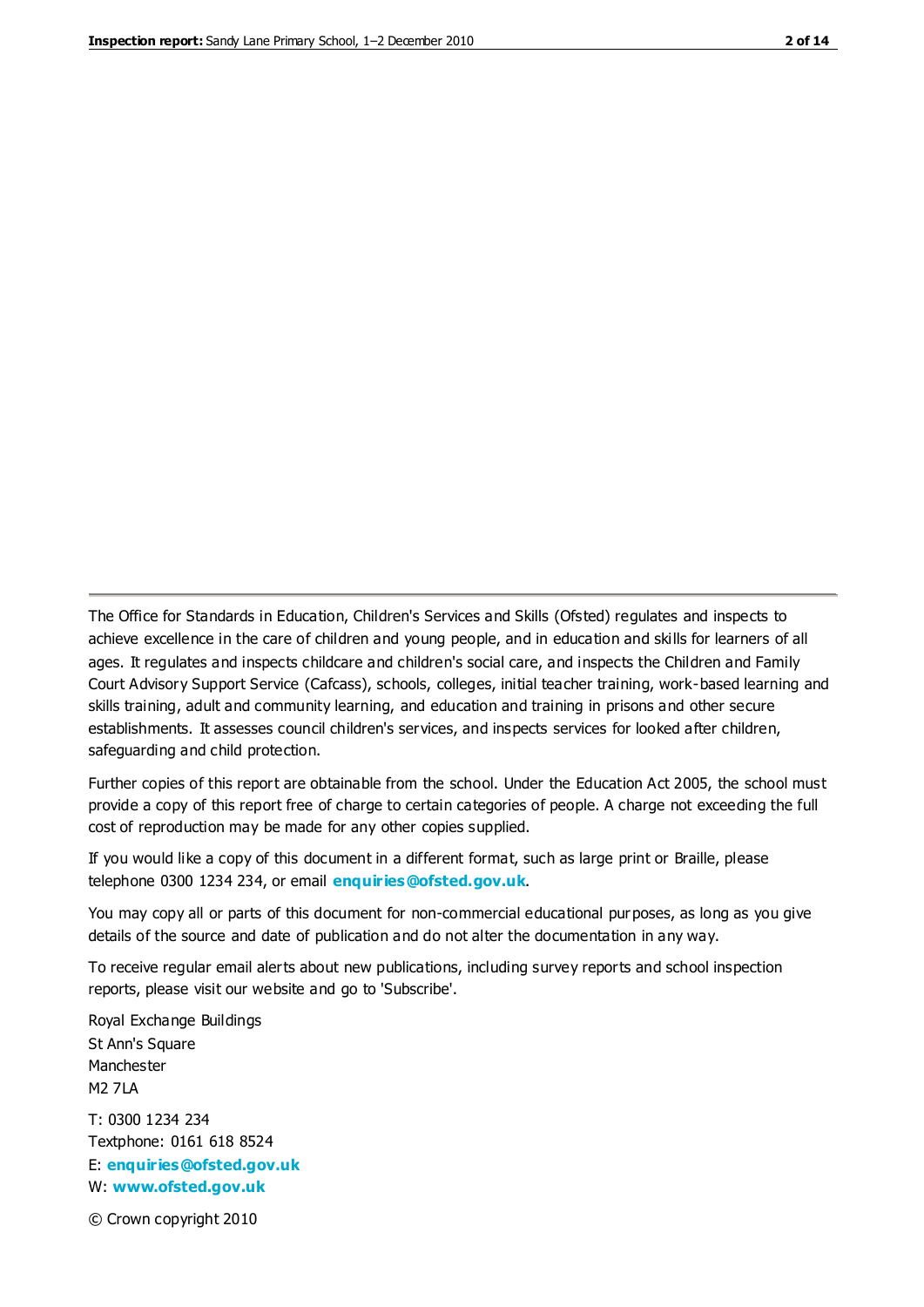# **Introduction**

This inspection was carried out by four additional inspectors. Inspectors saw 26 lessons taught by 20 teachers. Meetings were held with senior staff, governors and groups of pupils. Inspectors observed the school's work, and looked at some of its documentation including the school development plan, information about pupils' progress and policies and records related to safeguarding. The team also considered the views of staff, pupils and 180 parents and carers expressed in their responses to questionnaires.

The inspection team reviewed many aspects of the school's work. It looked in detail at the following.

- The reasons why pupils do consistently better in English than in mathematics in Key Stage 2. The extent to which pupils are making sufficient progress in mathematics.
- The role of leaders and governors in raising achievement, particularly in mathematics.
- The extent to which pupils learning English as an additional language and with special educational needs and/or disabilities are making better progress than other groups.

# **Information about the school**

Sandy Lane is a large primary school which has grown significantly since its last inspection and continues to expand. Most pupils are of White British heritage but an increasing proportion come from a wide range of ethnic backgrounds. Many of these speak English as an additional language and some are at the early stages of learning the language. The proportion of pupils joining the school at other than the usual times is higher than in most schools. About one in four pupils have special educational needs and/or disabilities, which is above average. Many of these have moderate learning difficulties. Others have emotional and behavioural problems. The school has a breakfast and an after-school club which are run by a management committee and were not part of this inspection. The school has won the Green Flag award for its work on sustainability and also has a UNICEF Rights Respecting level two award.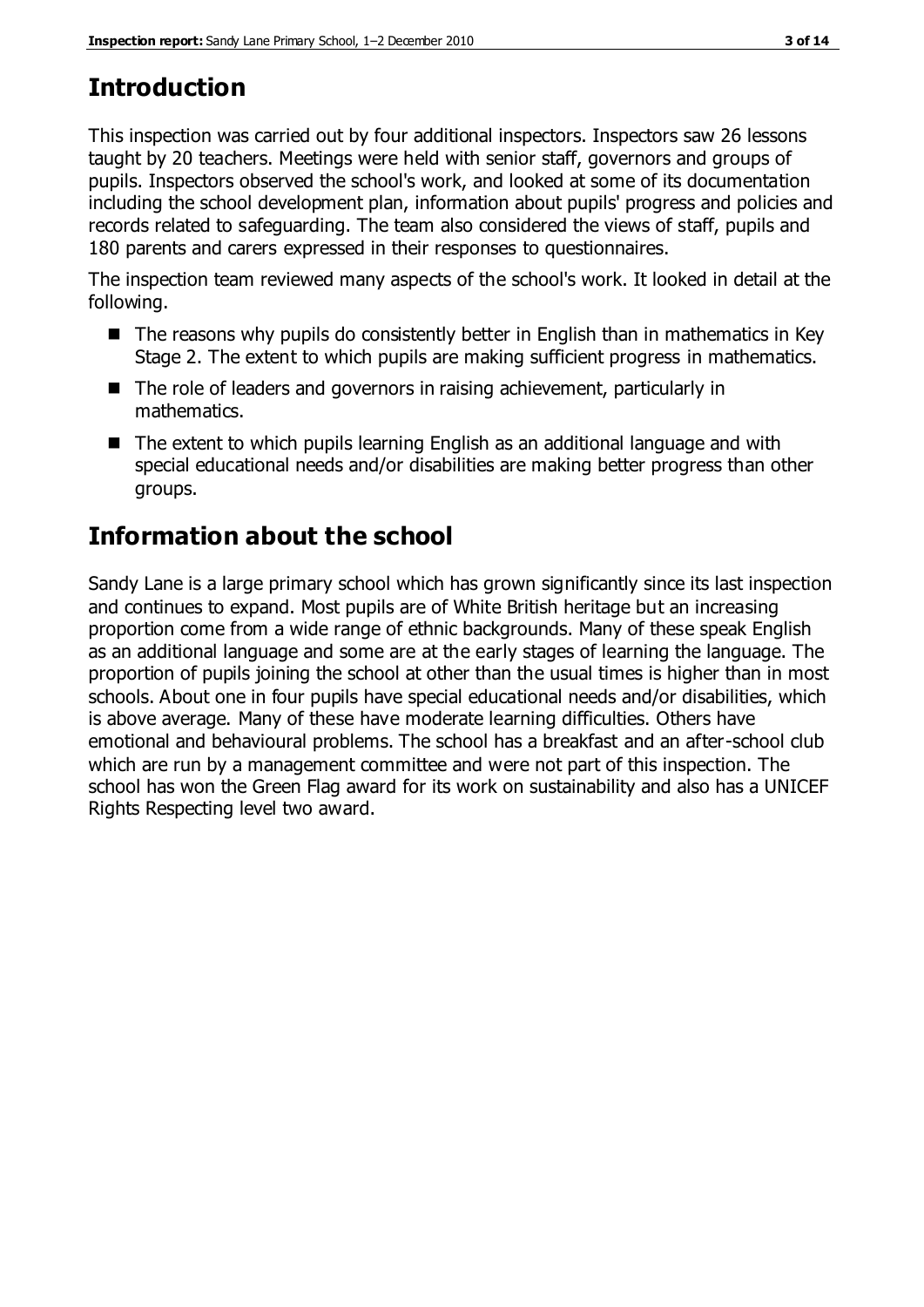# **Inspection judgements**

| Overall effectiveness: how good is the school?  |  |
|-------------------------------------------------|--|
| The school's capacity for sustained improvement |  |

## **Main findings**

Sandy Lane is a good school. It has consolidated and built upon the strengths identified in the last inspection under the highly effective leadership of its headteacher and senior team. Even though it has grown rapidly the school has maintained its focus on the individual child and the quality of care, guidance and support provided for pupils and their families is outstanding. Staff are vigilant in their care of pupils and ensure they are safeguarded extremely well. As a result, pupils thrive in this nurturing environment. They feel very safe and secure and become eager and confident learners, achieving well academically. Pupils behave well and the school is a very harmonious community, where different groups of pupils get on well together. This is recognised by parents and carers who are overwhelmingly supportive and hold the school in high regard. One commented, 'My children have been taught well. Even though this is a large school my children are known and treated as individuals.' This typified the views of many others.

From often very low starting points pupils make good progress to attain levels that are broadly average by the time they leave the school. In recent years pupils have made much better progress in Key Stage 2 in English than they have in mathematics. A variety of strategies to make mathematics more interesting and relevant to learners is beginning to pay dividends and accelerate progress. Pupils who are learning English as an additional language or have special educational needs and/or disabilities receive very good support which enables them to become confident learners and to progress well. Leaders ensure that pupils make good progress because of effective systems to track their progress. Increasingly, this is enabling pupils who are in danger of underachieving to be identified at an earlier stage to enable plans to be put in place to help them to catch up. The school is not yet tracking the progress of groups of pupils as well as it might to identify any patterns and to ensure that all achieve equally well.

Pupils are doing well because of good teaching, although there is a residue of satisfactory practice. Teachers plan well in teams and have very good relationships with their classes. They ensure that pupils are very clear about the purpose of lessons which sets a very purposeful framework for learning. Teachers use a range of strategies to review pupils' learning and to check their understanding. Their marking is regular and supportive but does not always highlight clearly to pupils the next steps in their learning. Teachers are generally successful in meeting the needs of the wide range of pupils in their classes through a range of interesting and demanding activities. Occasionally, however, pupils do not have enough opportunity to participate actively and consolidate their ideas. As a result, the pace of learning dips and more able pupils, in particular, are not challenged as fully as they might be.

Pupils are very proud of the school and appreciative of all that it has to offer. Their enjoyment of their education and development of a wide range of skills are considerably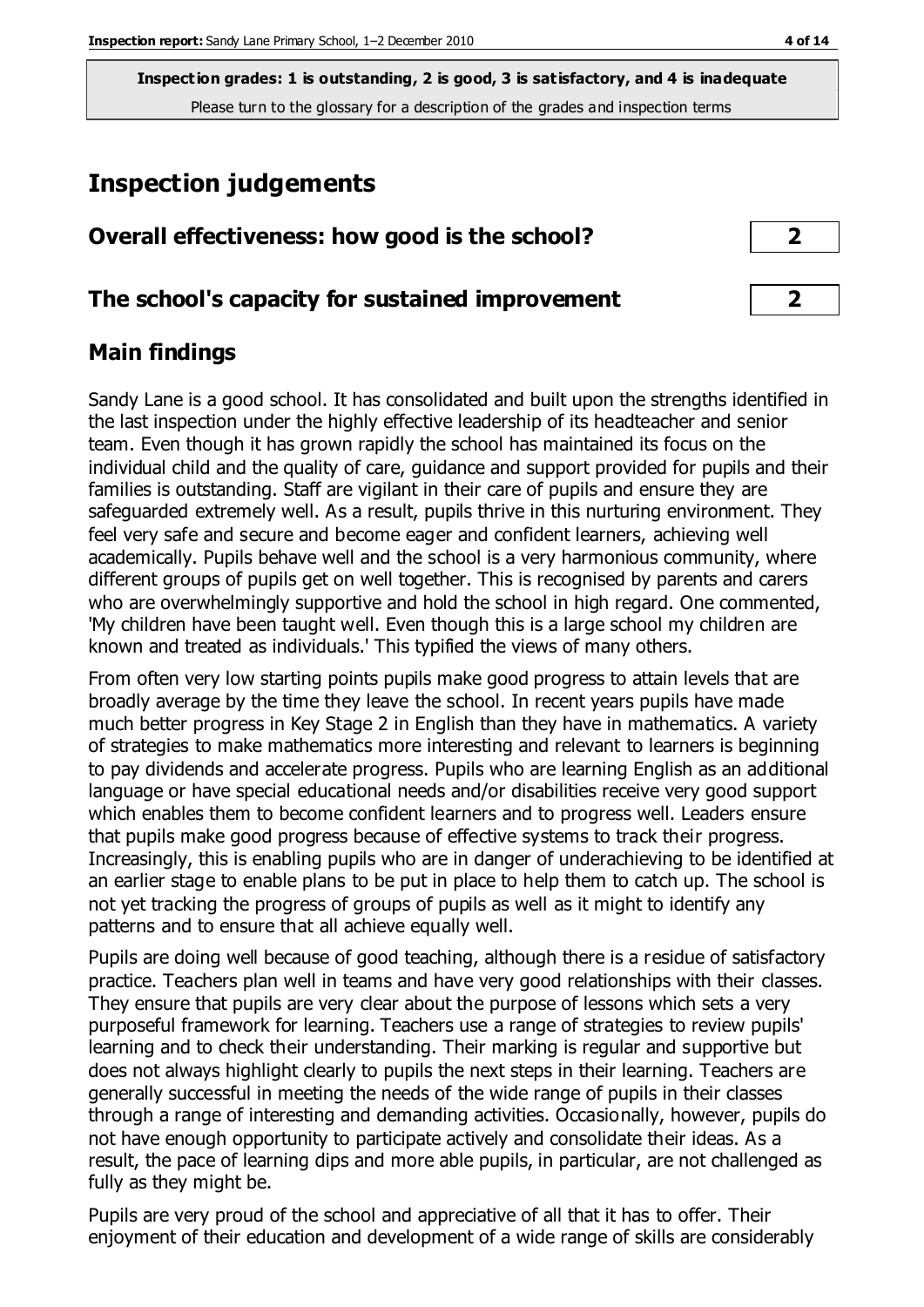enhanced by the exciting and interesting additional activities. Music is a particular strength and pupils' participation in the very popular sporting activities helps them to adopt very active and healthy lifestyles. Pupils also make a significant contribution to the school and local communities through, for example, their work on the school council and their prominent role in issues of sustainability in the local area. Their success in this area is reflected in their national award and is illustrative of the school's many partnerships which support pupils' learning and well-being very effectively.

The headteacher is highly respected and has led the school very successfully over a number of years. She is well supported by her effective deputy headteacher and a hardworking and committed staff team. Together with the governing body, they have a clear and realistic view of the school's strengths and put in place effective plans to address any weaknesses identified. Thus the strengths in the outcomes for pupils have been maintained and strategies to improve academic achievement, for example in mathematics, are having a positive impact. This indicates that the school has good capacity to get even better.

# **What does the school need to do to improve further?**

- In order to accelerate pupils' progress ensure that the quality of teaching is consistently good, with an increasing proportion of outstanding lessons, by July 2011 through:
	- ensuring that the pace and expectations of lessons consistently challenge all groups of learners, particularly the more able
	- $-$  ensuring that marking always shows pupils how to improve their work.
- $\blacksquare$  Track the progress of groups of pupils more rigorously to ensure that they all make good or better progress.

# **Outcomes for individuals and groups of pupils 2**

Pupils told inspectors how much they enjoy their learning and this was evident in most of the lessons seen. Pupils are highly responsive and keen to contribute their ideas. They cooperate and collaborate very well. They apply themselves diligently and show interest in a range of topics, particularly when they can see the relevance of their learning. For example, in Year 5 English lessons, pupils enjoyed using their research skills to find out information about different planets. The school's success in making mathematics more engaging was also evident in lessons. In a Year 6 lesson, more able pupils enjoyed calculating fractions of amounts and applying them to real-life situations. Consequently, pupils are now making good progress in both English and mathematics and the gap in attainment is closing.

Pupils who are learning English as an additional language are well supported, enabling them to quickly acquire the language they need to make good progress. Similarly, pupils with moderate learning difficulties are helped to become confident learners and experience success. For example, in a small mathematics group in Year 6, pupils with special educational needs and/or disabilities were bursting with enthusiasm as they explored the links between fractions and decimals. Consequently, these groups of learners are making good progress. Pupils' good achievement in the basic skills of literacy,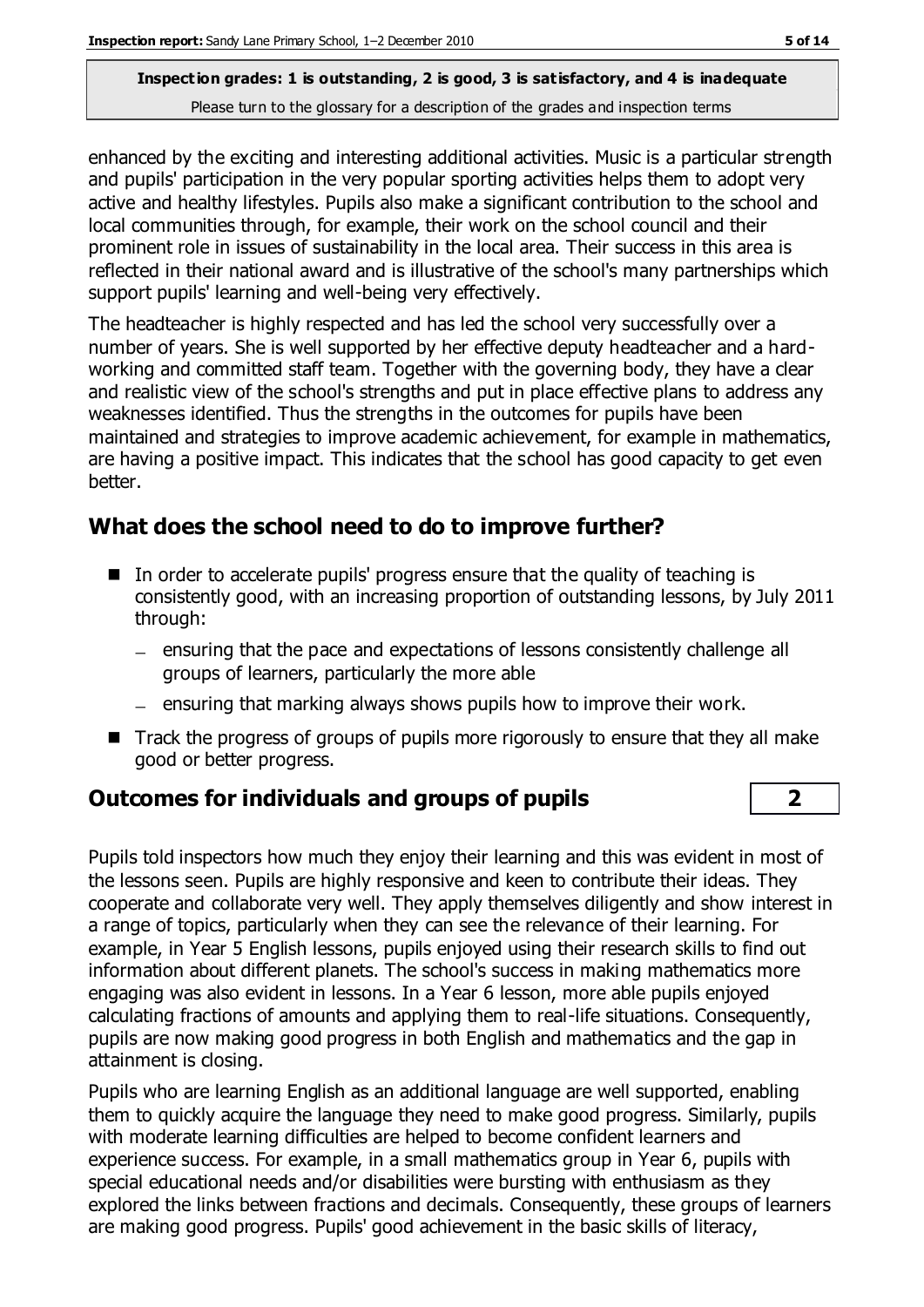numeracy and information and communication technology, together with their good attitudes to learning, indicates that they are well prepared for secondary education.

Pupils are unfailingly polite and friendly and the school is a calm and orderly place. They behave well in lessons although occasionally some lose focus when they are not fully engaged or have to sit for too long without active participation. Pupils have a very good understanding of how to keep themselves safe in different situations and have great confidence in the adults around them. They take their responsibilities, as school councillors and eco warriors, for example, very seriously. They believe that their views are taken seriously and the Rights Respecting group, for instance, was responsible for drawing up the lunchtime charter. Pupils also take an active interest in sustainability, encouraging their parents and carers and the local community to get involved in recycling initiatives.

| Pupils' achievement and the extent to which they enjoy their learning                                                     | $\overline{\mathbf{2}}$ |
|---------------------------------------------------------------------------------------------------------------------------|-------------------------|
| Taking into account:<br>Pupils' attainment <sup>1</sup>                                                                   | 3                       |
| The quality of pupils' learning and their progress                                                                        | 2                       |
| The quality of learning for pupils with special educational needs and/or disabilities<br>and their progress               | 2                       |
| The extent to which pupils feel safe                                                                                      | 1                       |
| Pupils' behaviour                                                                                                         | 2                       |
| The extent to which pupils adopt healthy lifestyles                                                                       | 1                       |
| The extent to which pupils contribute to the school and wider community                                                   | 1                       |
| The extent to which pupils develop workplace and other skills that will contribute to<br>their future economic well-being | $\overline{\mathbf{2}}$ |
| Taking into account:<br>Pupils' attendance <sup>1</sup>                                                                   | 3                       |
| The extent of pupils' spiritual, moral, social and cultural development                                                   | 2                       |

These are the grades for pupils' outcomes

<sup>1</sup> The grades for attainment and attendance are: 1 is high; 2 is above average; 3 is broadly average; and 4 is low

# **How effective is the provision?**

The outstanding quality of care, guidance and support provided by the school is evident in its support for vulnerable pupils and their families. The school's commitment in this area is evident in the work of the family support partner. This has led, for example, to notable improvement in the attendance of these pupils as well as their confidence and selfesteem. There are very strong pastoral systems for any pupils experiencing difficulties and pupils and their parents and carers feel that they can confide in staff with absolute confidence.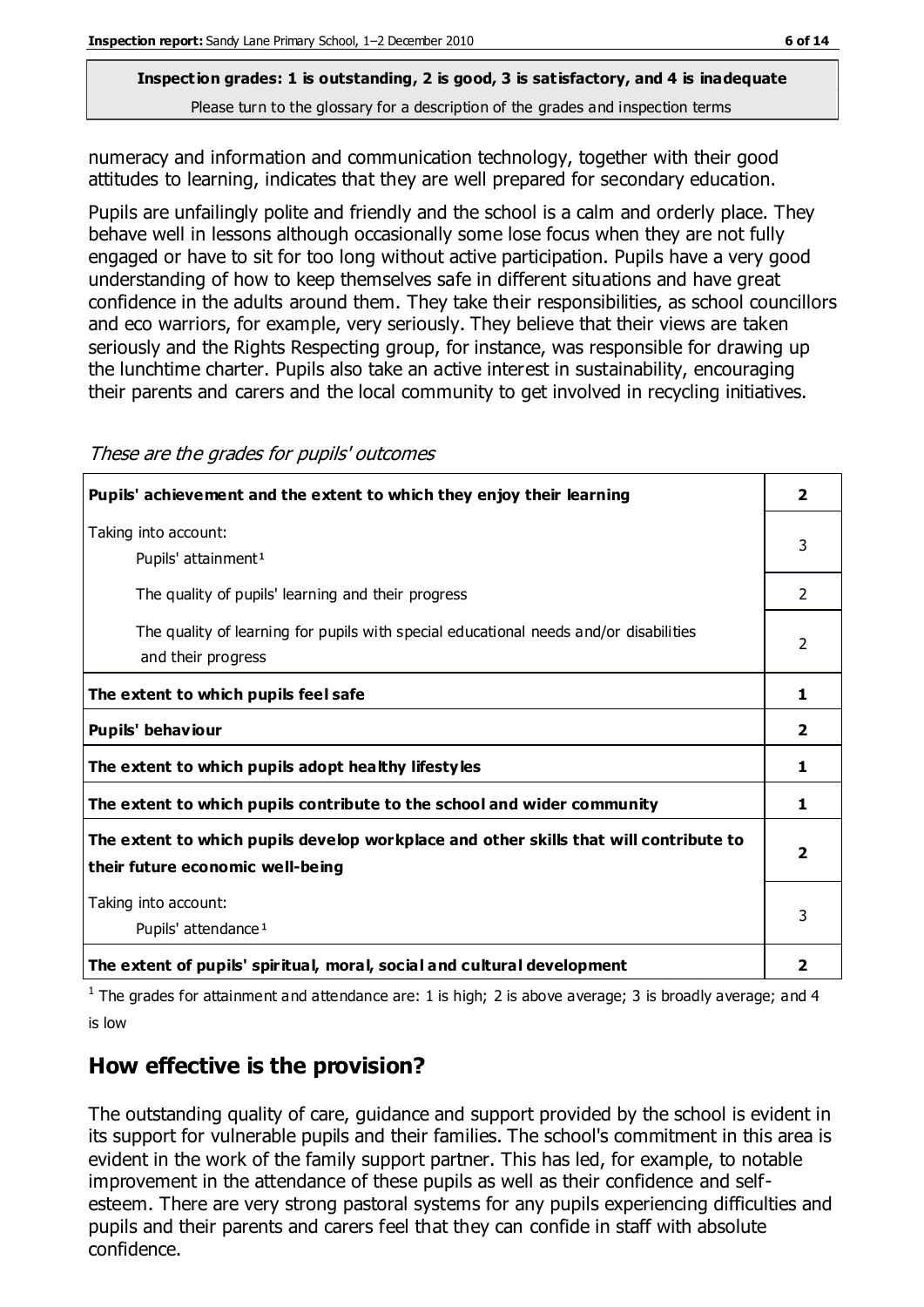The school's teaching and curriculum provision enables pupils to develop very good attitudes to learning and to make good progress in the basic skills of literacy and numeracy. There are a good range of programmes in place to support pupils who need a boost either on a one-to-one basis or in small groups. The very strong team of teaching assistants work in close partnership with teachers. For example, in an outstanding Year 1 lesson, the concept of writing instructions was introduced very effectively by the teacher as the teaching assistant modelled the making of a hedgehog. The reasons for recent improvements in mathematics were evident in a Year 4 lesson where the teacher used questions very skilfully to develop pupils' understanding of the calculation of area. They were provided with opportunities to share their ideas and consolidate their thinking. Occasionally, the teaching is not quite as engaging and pupils do not have sufficient opportunities to explore their ideas in the same way. Consequently, the pace of learning slows, especially for more-able pupils.

Teachers assess pupils' work regularly and pupils are increasingly engaged in assessing their own work. Targets are used effectively to enable pupils to understand what they need to do to move on to the next levels. Marking is not always as effective in this respect. Pupils' enjoyment of learning is considerably enhanced through the wide range of visits, visitors and clubs. A current priority for the school is to develop further links between subjects to help pupils to see the relevance of their learning. The impact of this work is beginning to be seen in mathematics although it is not yet fully embedded.

| The quality of teaching                                                                                    |  |
|------------------------------------------------------------------------------------------------------------|--|
| Taking into account:<br>The use of assessment to support learning                                          |  |
| The extent to which the curriculum meets pupils' needs, including, where relevant,<br>through partnerships |  |
| The effectiveness of care, guidance and support                                                            |  |

These are the grades for the quality of provision

# **How effective are leadership and management?**

The headteacher and the deputy headteacher work very effectively together and have high aspirations for the school. They galvanise the enthusiasm of staff and morale is high in consequence. They are well supported by effective leaders at all levels. Leaders monitor the progress of pupils rigorously and regular progress meetings are used productively to identify any pupils who are having difficulties. Accelerating pupils' progress in mathematics has proved challenging for leaders in recent years. They are now using a range of strategies including the monitoring and coaching of teachers and programmes such as 'every child counts' to improve provision and pupils' confidence and enjoyment of the subject. This is now leading to much better progress throughout the school.

Many governors are very experienced and knowledgeable about the school. They take a strategic view of the school's development and have risen to the many challenges presented by its rapid growth. They hold leaders to account for performance of the school effectively. They are going through a period of transition and some governors are still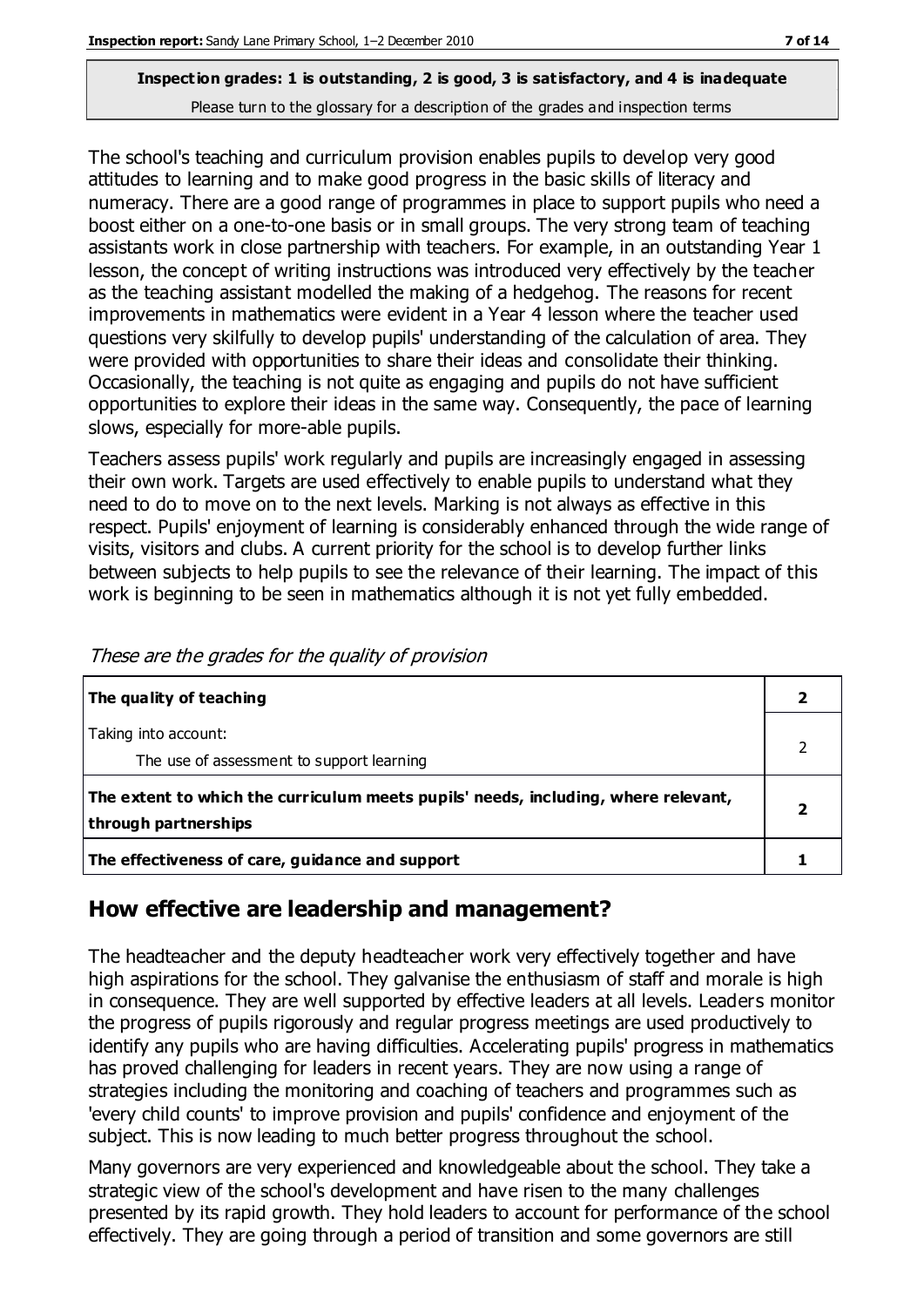developing their understanding of their roles. Governors and the school's business manager effectively oversee the school's extremely robust procedures for safeguarding pupils. This aspect of the school's work is afforded the highest priority by staff at all levels and awareness of issues related to the protection and safety of pupils permeates its life. The school is a very inclusive and harmonious community, which reflects its successful commitment to promoting equality of opportunity and eradicating discrimination. As a consequence, all groups of pupils are achieving well although leaders are not routinely analysing the progress of different groups of learners. The school works extremely closely in partnership with parents and carers and a range of agencies to support pupils' welfare and learning effectively. It promotes the local and global dimensions of community cohesion well but its strategy at the national level is not as well developed.

| The effectiveness of leadership and management in embedding ambition and driving<br><i>improvement</i>                                                           | 2 |
|------------------------------------------------------------------------------------------------------------------------------------------------------------------|---|
| Taking into account:<br>The leadership and management of teaching and learning                                                                                   |   |
| The effectiveness of the governing body in challenging and supporting the<br>school so that weaknesses are tackled decisively and statutory responsibilities met | 7 |
| The effectiveness of the school's engagement with parents and carers                                                                                             | 1 |
| The effectiveness of partnerships in promoting learning and well-being                                                                                           | 1 |
| The effectiveness with which the school promotes equality of opportunity and tackles<br>discrimination                                                           | 7 |
| The effectiveness of safeguarding procedures                                                                                                                     |   |
| The effectiveness with which the school promotes community cohesion                                                                                              | 2 |
| The effectiveness with which the school deploys resources to achieve value for money                                                                             | 2 |

#### These are the grades for leadership and management

# **Early Years Foundation Stage**

When they join the school children's skills and understanding are often much lower than expected, particularly in their social and communication and language skills. Children settle quickly into the warm and welcoming atmosphere of the Nursery and Reception classes at whatever point they join and a fruitful partnership is established with parents and carers. They quickly become eager and confident learners and make good progress, notably in their social skills. Staff plan a range of exciting activities to develop children's skills in all areas of their learning. These provide ample opportunities for children to explore their environment for themselves as well as more directed activities which develop their early literacy and numeracy skills in particular. The outside areas are not covered and the Reception area is in the early stages of development. This limits its use in developing the full range of pupils' learning, although it is used well. Assessment is used effectively to plan the next steps in every child's development. A particular strength is the way staff use questions to develop the children's speaking and listening and reasoning skills.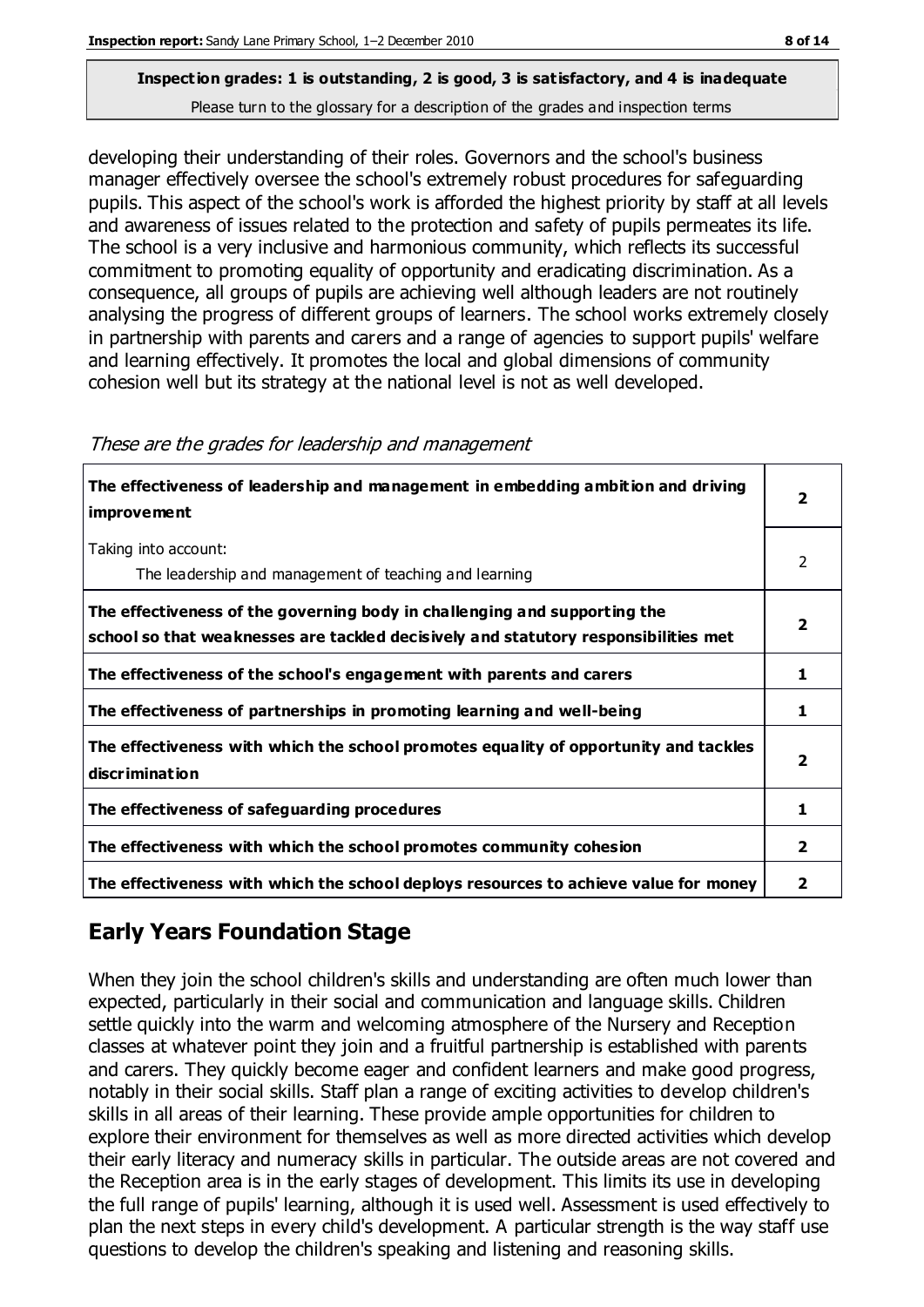In spite of their good progress from their starting points children's attainment remains below average at the end of the Early Years Foundation Stage, although they do particularly well in aspects of their personal and social development and early literacy and numeracy skills. Staff work very closely and productively as a team with effective oversight from the deputy headteacher. A new leader is due to take up her post in January and the school has a number of ideas to take the provision forward even further, particularly in relation to outdoor learning.

These are the grades for the Early Years Foundation Stage

| Overall effectiveness of the Early Years Foundation Stage                             |  |
|---------------------------------------------------------------------------------------|--|
| Taking into account:<br>Outcomes for children in the Early Years Foundation Stage     |  |
| The quality of provision in the Early Years Foundation Stage                          |  |
| The effectiveness of leadership and management of the Early Years Foundation<br>Stage |  |

# **Views of parents and carers**

Nearly one in three parents and carers responded to the questionnaire. The responses were overwhelmingly positive with the majority strongly agreeing with every statement. There were very few negative responses. Many parents and carers added positive comments. Most of these praised the warm and welcoming ethos in the school, the quality of teaching and the strength of the leadership. Remarks such as, 'we are really impressed with the teaching, the way the school is run and how friendly the atmosphere is throughout the whole school' were typical of these responses. Inspectors found strengths in all these areas. A very few responses highlighted concerns but these tended to be isolated strands. A very few parents and carers indicated that they are not well enough informed about their children's progress. Inspectors found the engagement with parents and carers to be outstanding and communication about progress to be strong.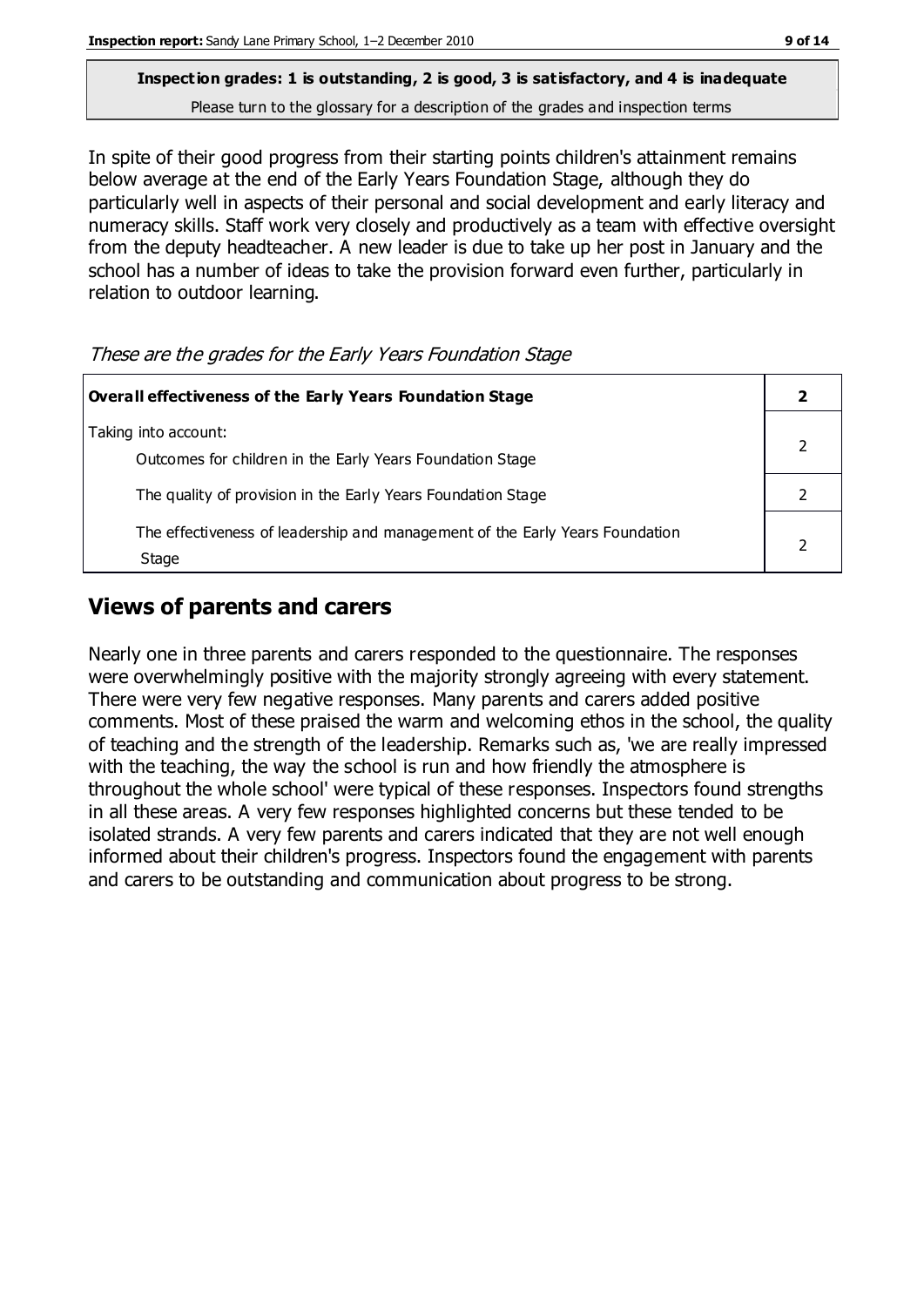#### **Responses from parents and carers to Ofsted's questionnaire**

Ofsted invited all the registered parents and carers of pupils registered at Sandy Lane Primary School to complete a questionnaire about their views of the school. In the questionnaire, parents and carers were asked to record how strongly they agreed with 13 statements about the school.

The inspection team received 180 completed questionnaires by the end of the on-site inspection. In total, there are 565 pupils registered at the school.

| <b>Statements</b>                                                                                                                                                                                                                                       | <b>Strongly</b><br>agree |               | Agree        |               | <b>Disagree</b> |                | <b>Strongly</b><br>disagree |              |
|---------------------------------------------------------------------------------------------------------------------------------------------------------------------------------------------------------------------------------------------------------|--------------------------|---------------|--------------|---------------|-----------------|----------------|-----------------------------|--------------|
|                                                                                                                                                                                                                                                         | <b>Total</b>             | $\frac{0}{0}$ | <b>Total</b> | $\frac{0}{0}$ | <b>Total</b>    | $\frac{0}{0}$  | <b>Total</b>                | %            |
| My child enjoys school                                                                                                                                                                                                                                  | 111                      | 62            | 63           | 35            | 3               | 3              | $\mathbf{1}$                | $\mathbf{1}$ |
| The school keeps my child<br>safe                                                                                                                                                                                                                       | 120                      | 67            | 59           | 33            | 0               | 0              | 1                           | $\mathbf{1}$ |
| My school informs me about<br>my child's progress                                                                                                                                                                                                       | 89                       | 49            | 79           | 44            | 9               | 5              | $\mathbf 0$                 | $\mathbf 0$  |
| My child is making enough<br>progress at this school                                                                                                                                                                                                    | 93                       | 52            | 81           | 45            | 5               | 3              | $\mathbf 0$                 | $\mathbf 0$  |
| The teaching is good at this<br>school                                                                                                                                                                                                                  | 102                      | 57            | 76           | 42            | $\mathbf{1}$    | 0              | $\mathbf 0$                 | $\mathbf 0$  |
| The school helps me to<br>support my child's learning                                                                                                                                                                                                   | 93                       | 52            | 82           | 46            | 4               | 3              | 1                           | $\mathbf{1}$ |
| The school helps my child to<br>have a healthy lifestyle                                                                                                                                                                                                | 89                       | 49            | 88           | 49            | 1               | $\mathbf{1}$   | 1                           | $\mathbf{1}$ |
| The school makes sure that<br>my child is well prepared for<br>the future (for example<br>changing year group,<br>changing school, and for<br>children who are finishing<br>school, entering further or<br>higher education, or entering<br>employment) | 76                       | 42            | 90           | 50            | 1               | 1              | $\mathbf 0$                 | $\mathbf 0$  |
| The school meets my child's<br>particular needs                                                                                                                                                                                                         | 81                       | 45            | 94           | 52            | $\overline{2}$  | $\mathbf{1}$   | $\mathbf 0$                 | $\mathbf 0$  |
| The school deals effectively<br>with unacceptable behaviour                                                                                                                                                                                             | 72                       | 40            | 94           | 52            | 3               | $\overline{2}$ | 2                           | $\mathbf{1}$ |
| The school takes account of<br>my suggestions and concerns                                                                                                                                                                                              | 75                       | 42            | 95           | 53            | 4               | 3              | $\overline{2}$              | 1            |
| The school is led and<br>managed effectively                                                                                                                                                                                                            | 115                      | 64            | 60           | 33            | 3               | $\overline{2}$ | $\mathbf{1}$                | $\mathbf{1}$ |
| Overall, I am happy with my<br>child's experience at this<br>school                                                                                                                                                                                     | 113                      | 63            | 64           | 36            | $\overline{2}$  | $\mathbf{1}$   | $\mathbf{1}$                | $\mathbf{1}$ |

The table above summarises the responses that parents and carers made to each statement. The percentages indicate the proportion of parents and carers giving that response out of the total number of completed questionnaires. Where one or more parents and carers chose not to answer a particular question, the percentages will not add up to 100%.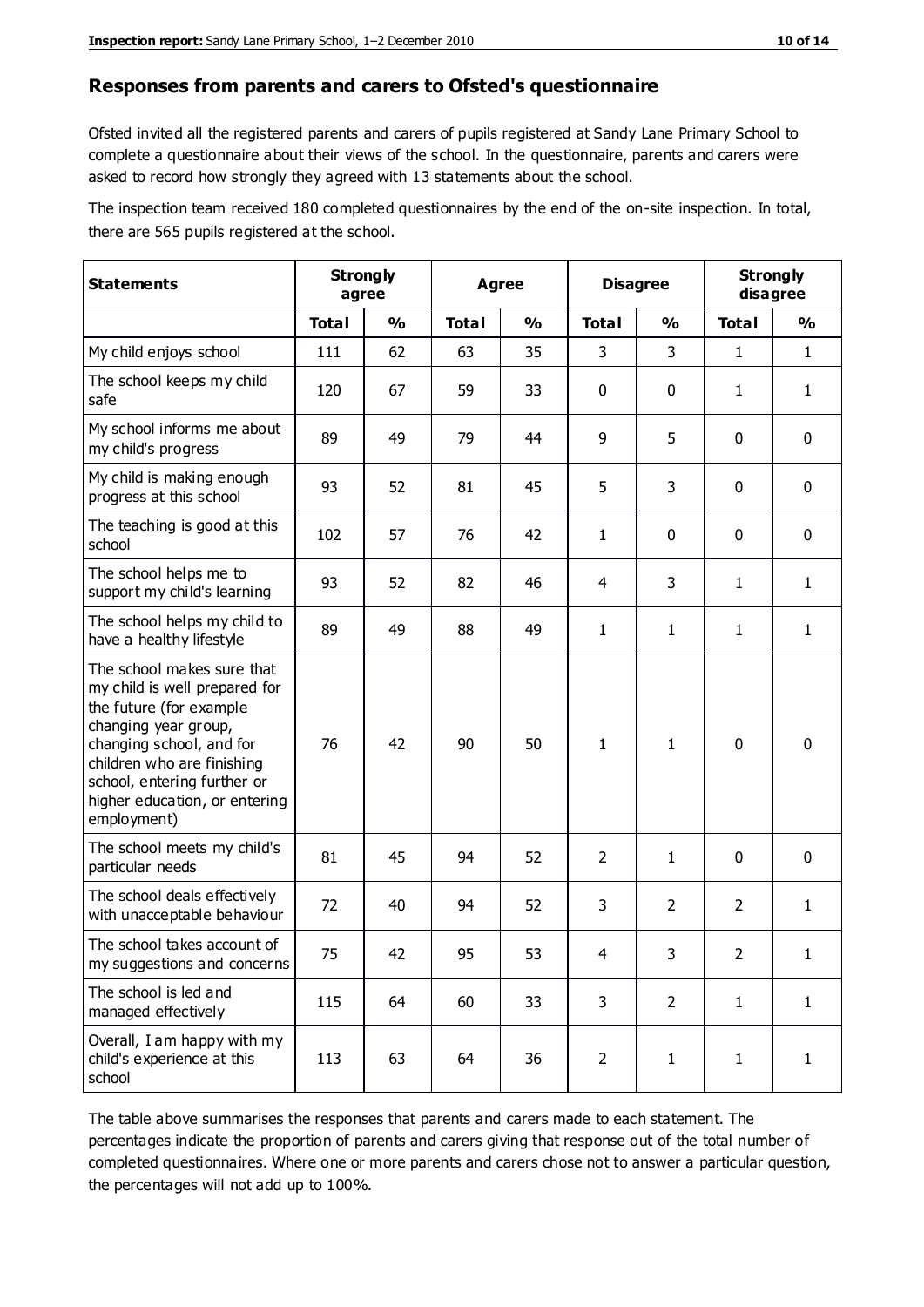# **Glossary**

| Grade   | <b>Judgement</b> | <b>Description</b>                                                                                                                                                                                                            |
|---------|------------------|-------------------------------------------------------------------------------------------------------------------------------------------------------------------------------------------------------------------------------|
| Grade 1 | Outstanding      | These features are highly effective. An outstanding school<br>provides exceptionally well for all its pupils' needs.                                                                                                          |
| Grade 2 | Good             | These are very positive features of a school. A school that<br>is good is serving its pupils well.                                                                                                                            |
| Grade 3 | Satisfactory     | These features are of reasonable quality. A satisfactory<br>school is providing adequately for its pupils.                                                                                                                    |
| Grade 4 | Inadequate       | These features are not of an acceptable standard. An<br>inadequate school needs to make significant improvement<br>in order to meet the needs of its pupils. Ofsted inspectors<br>will make further visits until it improves. |

## **What inspection judgements mean**

## **Overall effectiveness of schools**

|                       | Overall effectiveness judgement (percentage of schools) |      |                     |                   |
|-----------------------|---------------------------------------------------------|------|---------------------|-------------------|
| <b>Type of school</b> | <b>Outstanding</b>                                      | Good | <b>Satisfactory</b> | <b>Inadequate</b> |
| Nursery schools       | 58                                                      | 36   | 4                   | 2                 |
| Primary schools       | 8                                                       | 43   | 40                  | 9                 |
| Secondary schools     | 10                                                      | 35   | 42                  | 13                |
| Sixth forms           | 13                                                      | 39   | 45                  | 3                 |
| Special schools       | 33                                                      | 42   | 20                  | 4                 |
| Pupil referral units  | 18                                                      | 40   | 29                  | 12                |
| All schools           | 11                                                      | 42   | 38                  | 9                 |

New school inspection arrangements were introduced on 1 September 2009. This means that inspectors now make some additional judgements that were not made previously.

The data in the table above are for the period 1 September 2009 to 31 March 2010 and are the most recently published data available (see **[www.ofsted.gov.uk](http://www.ofsted.gov.uk/)**). Please note that the sample of schools inspected during the autumn and spring terms 2009/10 was not representative of all schools nationally, as weaker schools are inspected more frequently than good or outstanding schools.

Percentages are rounded and do not always add exactly to 100. Secondary school figures include those that have sixth forms, and sixth form figures include only the data specifically for sixth form inspection judgements.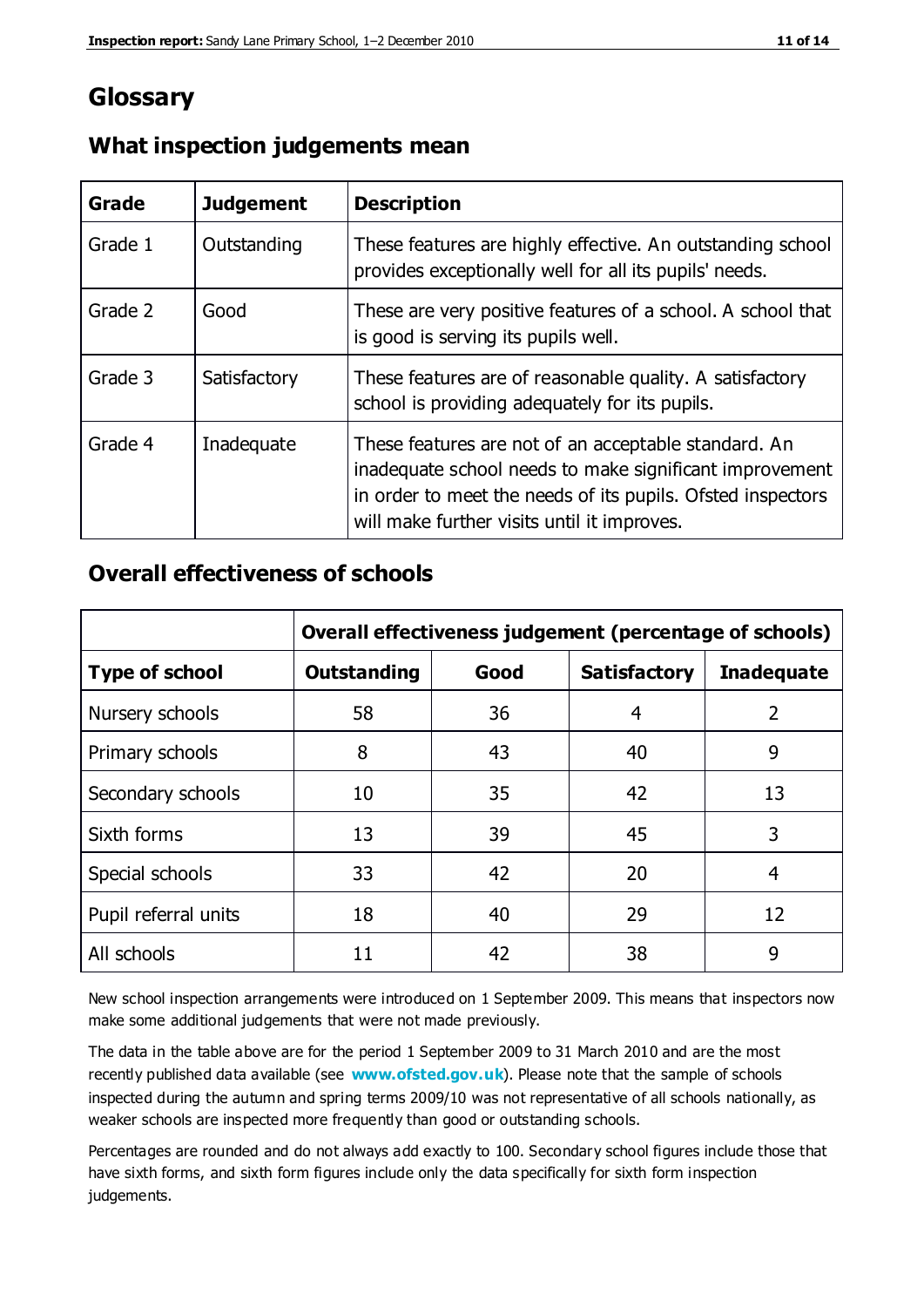# **Common terminology used by inspectors**

| Achievement:                  | the progress and success of a pupil in their learning,<br>development or training.                                                                                                                                                          |  |
|-------------------------------|---------------------------------------------------------------------------------------------------------------------------------------------------------------------------------------------------------------------------------------------|--|
| Attainment:                   | the standard of the pupils' work shown by test and<br>examination results and in lessons.                                                                                                                                                   |  |
| Capacity to improve:          | the proven ability of the school to continue<br>improving. Inspectors base this judgement on what<br>the school has accomplished so far and on the quality<br>of its systems to maintain improvement.                                       |  |
| Leadership and management:    | the contribution of all the staff with responsibilities,<br>not just the headteacher, to identifying priorities,<br>directing and motivating staff and running the school.                                                                  |  |
| Learning:                     | how well pupils acquire knowledge, develop their<br>understanding, learn and practise skills and are<br>developing their competence as learners.                                                                                            |  |
| <b>Overall effectiveness:</b> | inspectors form a judgement on a school's overall<br>effectiveness based on the findings from their<br>inspection of the school. The following judgements,<br>in particular, influence what the overall effectiveness<br>judgement will be. |  |
|                               | The school's capacity for sustained<br>improvement.                                                                                                                                                                                         |  |
|                               | Outcomes for individuals and groups of pupils.                                                                                                                                                                                              |  |
|                               | The quality of teaching.                                                                                                                                                                                                                    |  |
|                               | The extent to which the curriculum meets<br>pupils' needs, including, where relevant,<br>through partnerships.                                                                                                                              |  |
|                               | The effectiveness of care, guidance and<br>support.                                                                                                                                                                                         |  |
| Progress:                     | the rate at which pupils are learning in lessons and<br>over longer periods of time. It is often measured by<br>comparing the pupils' attainment at the end of a key                                                                        |  |

stage with their attainment when they started.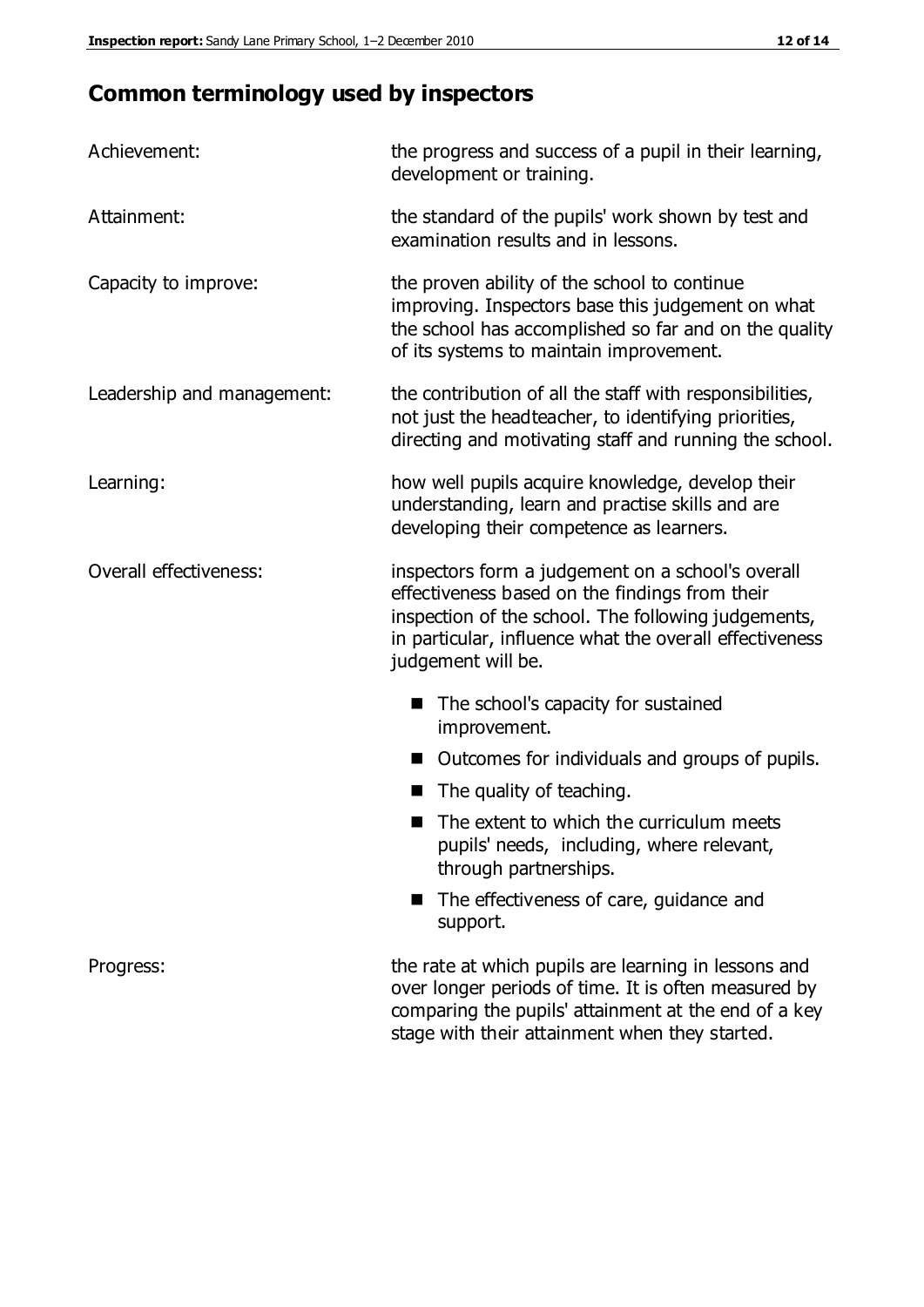### **This letter is provided for the school, parents and carers to share with their children. It describes Ofsted's main findings from the inspection of their school.**

3 December 2010

#### Dear Pupils

#### **Inspection of Sandy Lane Primary School, Bracknell RG12 2JG**

You may remember that I visited your school recently with three other inspectors. I am writing to thank you for being so friendly and helpful. We really enjoyed our two days at Sandy Lane. I am sure you would like to know what we found out.

You and your parents and carers are rightly proud of your school because it gives you a good education. You told us how much you enjoy your learning and we saw this in lessons. You told us how safe you feel because all the adults look after you extremely well. We were impressed with your politeness and good behaviour. You really appreciate all the extra activities you have to do, particularly in music and various sports, which help you to stay fit and healthy.

You make good progress in your learning because the teaching is good and teachers make lessons interesting and mostly challenging. Your headteacher leads the school extremely well and she gets lots of support from the other senior leaders, governors and all members of staff. They are keen to make the school even better for you and we have asked them to do two things that will help:

- $\blacksquare$  We have asked the teachers to make sure that the work is just right for you, not too hard but not too easy. Some of you told us that you are not clear about how to improve your work. We have also asked the teachers to make sure that their marking points you to the next steps in your learning. You can help by telling your teachers when you find the work is too easy or too hard for you.
- The school keeps good records to check how well each of you is doing in your learning. We have asked it to keep a check on different groups of you to make sure that you are all doing equally well.

With very best wishes

Yours sincerely

Graham Lee Lead inspector